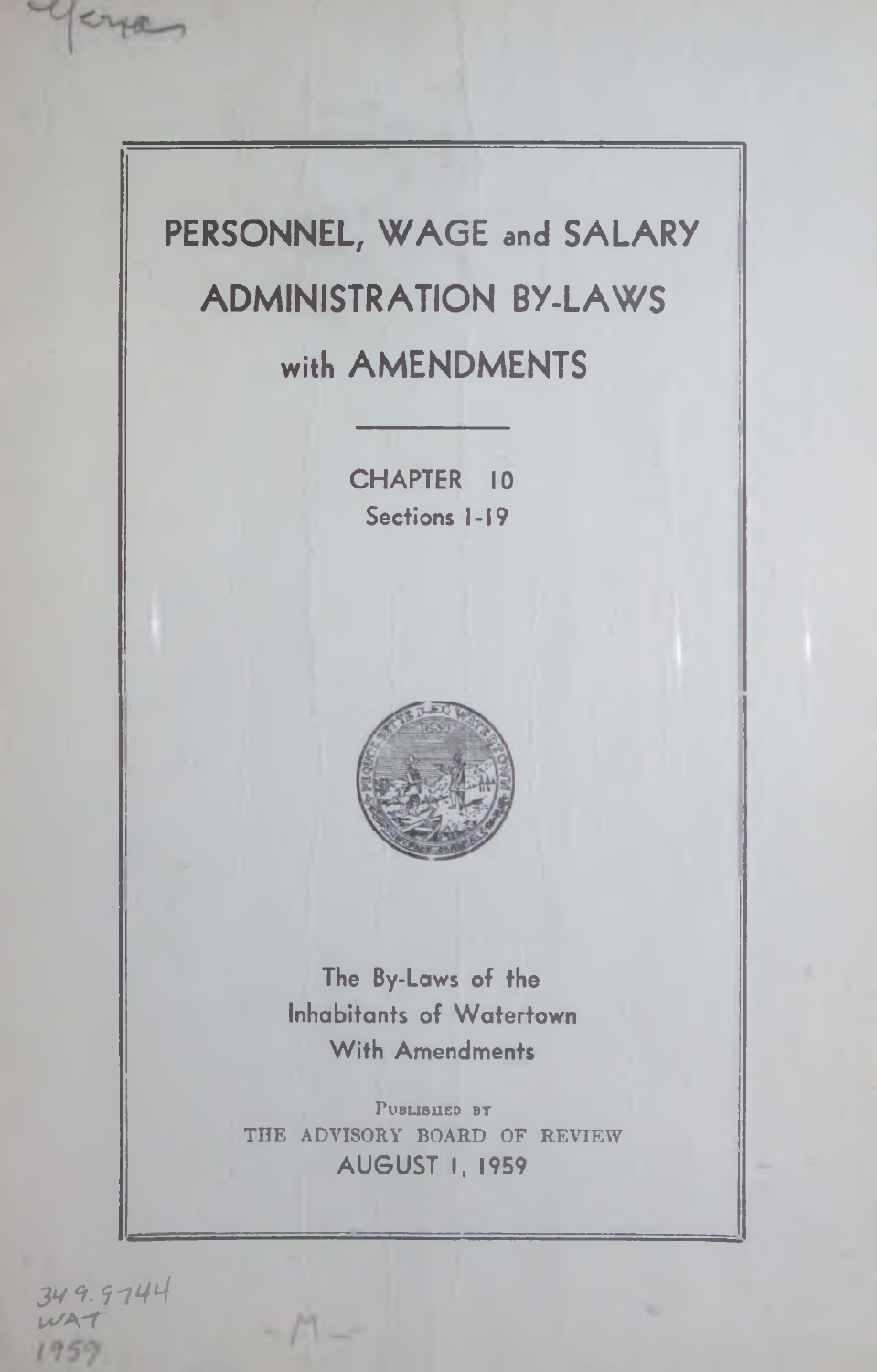# **ADJOURNED ANNUAL MEETING**

## **April 13, 1949**

#### Article 26

On motion duly made and seconded, it was VOTED: Pursuant to the authority contained in Section 108A of Chapter 41 of the General Laws to amend the By-Laws of the Town by adding thereto Chapter 10, Section 1-14 inclusive to be titled " Personnel, Wage and Salary Administration," as follows:

# **CHAPTER 10**

## **Personnel, W age and Salary Administration**

A By-Law governing the adoption of the Classification and Compensation plans for positions in the Town service.

#### SECTION 1—Compensation of Officers and Employees.

Subject to the provisions of this by-law the salary or compensation of employees of the Town shall be established.

#### SECTION 2—Adoption of Classification Plan.

That the classification and standardization of all positions in the town service as contemplated and adopted by the Civil Service Commission, with such amendments or changes as may be made thereto, be and the same are hereby adopted as the classification plan for all positions in the town service. The titles of the classes of positions named shall forthwith become the official titles of every position allocated to the respective classes and shall be used on all payrolls, budget estimates and official records and reports relating to such positions.

#### SECTION 3—Adoption of Compensation Plan.

That the salary and wage schedules for the respective classes of positions as arranged under appropriate services of the classification plan and set forth in the following sections, with such amendments as may be made thereto from time to time by the Town Meeting, be and the same are hereby adopted and shall constitute the "COMPENSATION PLAN." Said "COMPENSATION PLAN" establishing the standard salary schedules is, in words, letters, and numerals, as hereafter follows.

#### SECTION 4—Salary Schedules for Positions In the Administrative and Clerical Service:

"That the following salary schedules for positions in the Administrative and Clerical Service and the same are hereby adopted as the standard salary schedules for all such positions in the town service: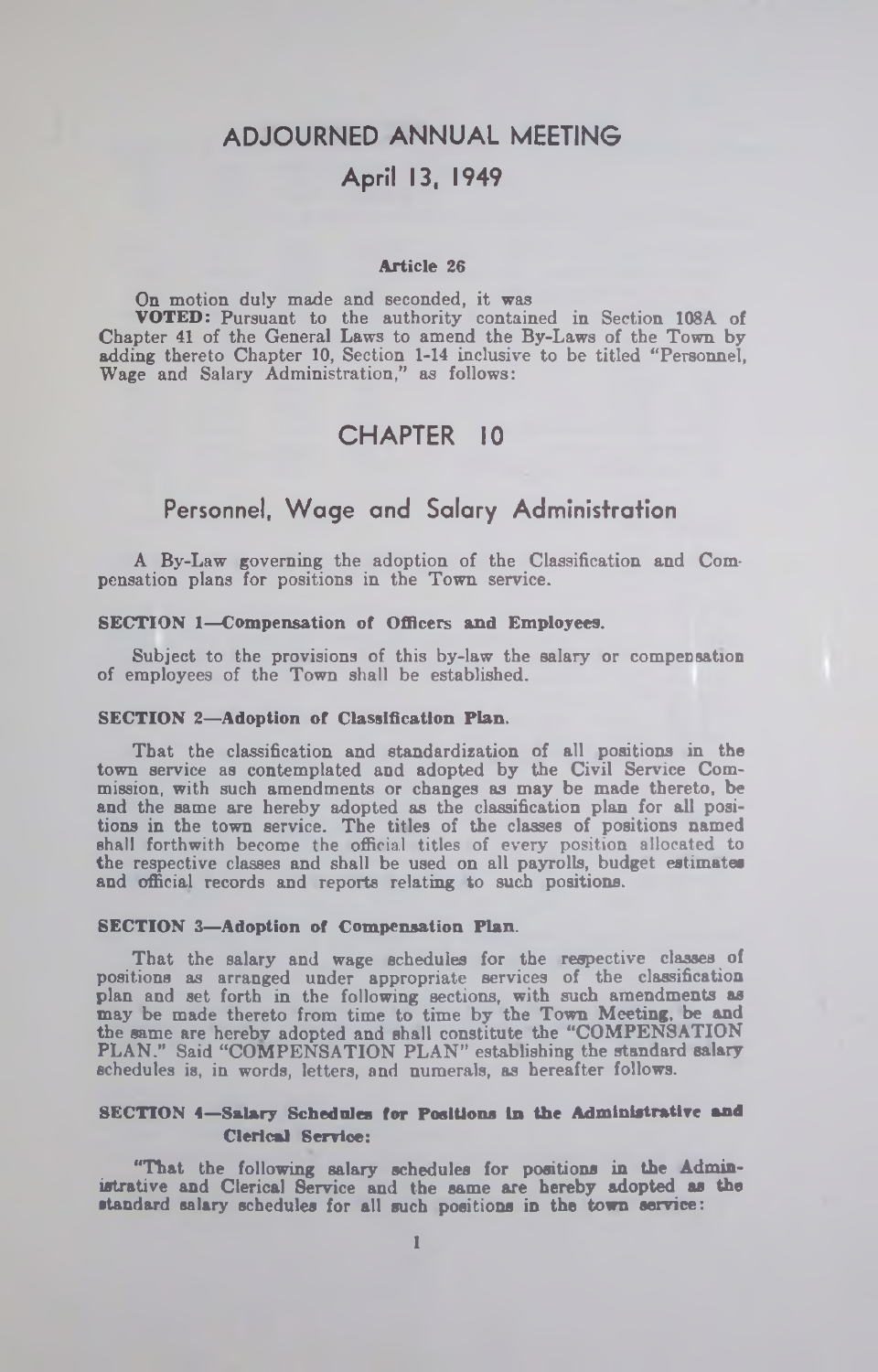

Standard Basic Salary Intermediate Renee

**\**

|                                                                                                                                      | <b>M'nimum</b>                            | After<br>1mt<br><b>Year</b>               | <b>After</b><br>2nd<br><b>Year</b>        | <u>Maximum</u><br><b>After</b><br>3rd<br><b>Year</b> |
|--------------------------------------------------------------------------------------------------------------------------------------|-------------------------------------------|-------------------------------------------|-------------------------------------------|------------------------------------------------------|
| GRADE 3-A                                                                                                                            |                                           |                                           |                                           |                                                      |
| Junior Clerk<br>Junior Clerk-Typist<br>Junior Clerk-Stenographer<br>Clerk-Cashier                                                    | 2,815<br>2.815<br>2,815<br>2,815<br>100   | 2.945<br>2.945<br>2,945<br>2.945<br>100   | 3.085<br>3,085<br>3,085<br>3.085<br>10D   | 3,215<br>3.215<br>3.215<br>3.215<br>500              |
| <b>GRADE</b><br>4                                                                                                                    | 2915                                      | 2045                                      | 3185                                      | 4315                                                 |
| Senior<br>Clerk<br>Senior Clerk-Typist<br>Senior Clerk-Stenographer<br>Telephone Operator<br>Transcribing Machine Operator           | 3,215<br>3,215<br>3,215<br>3,215<br>3.215 | 3,355<br>3,355<br>3,355<br>3.355<br>3.355 | 3,485<br>3.485<br>3,485<br>3,485<br>3.485 | 3.625<br>3,625<br>3.625<br>3,625<br>3.625            |
| GRADE 5-A                                                                                                                            |                                           |                                           |                                           |                                                      |
| Permanent Assistant Registrar                                                                                                        | 3.625                                     | 3,755                                     | 3.895                                     | 4.025                                                |
| GRADE 6                                                                                                                              |                                           |                                           |                                           |                                                      |
| Principal Clerk<br><br>.<br>Principal Clerk-Typist<br>Principal Clerk-Stenographer<br>Confidential Secretary<br>Senior Clerk Typist, | 3,775<br>3.775<br>3.775<br>3.775          | 3.915<br>3.915<br>3,915<br>3.915          | 4.045<br>4.045<br>4.045<br>4.045          | 4.185<br>4.185<br>4,185<br>4.185                     |
| Billing Machine Operator                                                                                                             | 3.775                                     | 3,915                                     | 4.045                                     | 4,185                                                |
| Minimum                                                                                                                              | 1st<br>Year                               | After<br>2nd<br>Year                      | After<br>3rd<br>Year                      | Maximum<br>After<br>4 <sub>th</sub><br><b>Year</b>   |
| GRADE 11-A<br>Purchasing Agent.<br>5,430                                                                                             | 5,800                                     | 6.170                                     | 6,540                                     | 6,960                                                |

## **SE C TIO N 5— Salary Schedules for Positions in the Agriculture (In'** cloding Conservation) Service:

"That the following salary schedules for positions in the Agriculture (including Conservation) Service and the same are hereby adopted as the standard salary schedules for all such positions in the town **service:**

|                |         |           | Minimum | 1B <sub>4</sub><br>Year | After<br>2nd<br>Year | After<br>3rd<br>Year | <b>Maximum</b><br>After<br>4 <sub>th</sub><br><b>Year</b> |
|----------------|---------|-----------|---------|-------------------------|----------------------|----------------------|-----------------------------------------------------------|
| <b>GRADE 8</b> |         |           |         |                         |                      |                      |                                                           |
| Forestry       | Foreman | 1.1.1.1.1 | 4.185   | 4.385                   | 4.585                | 4.785                | 5.005                                                     |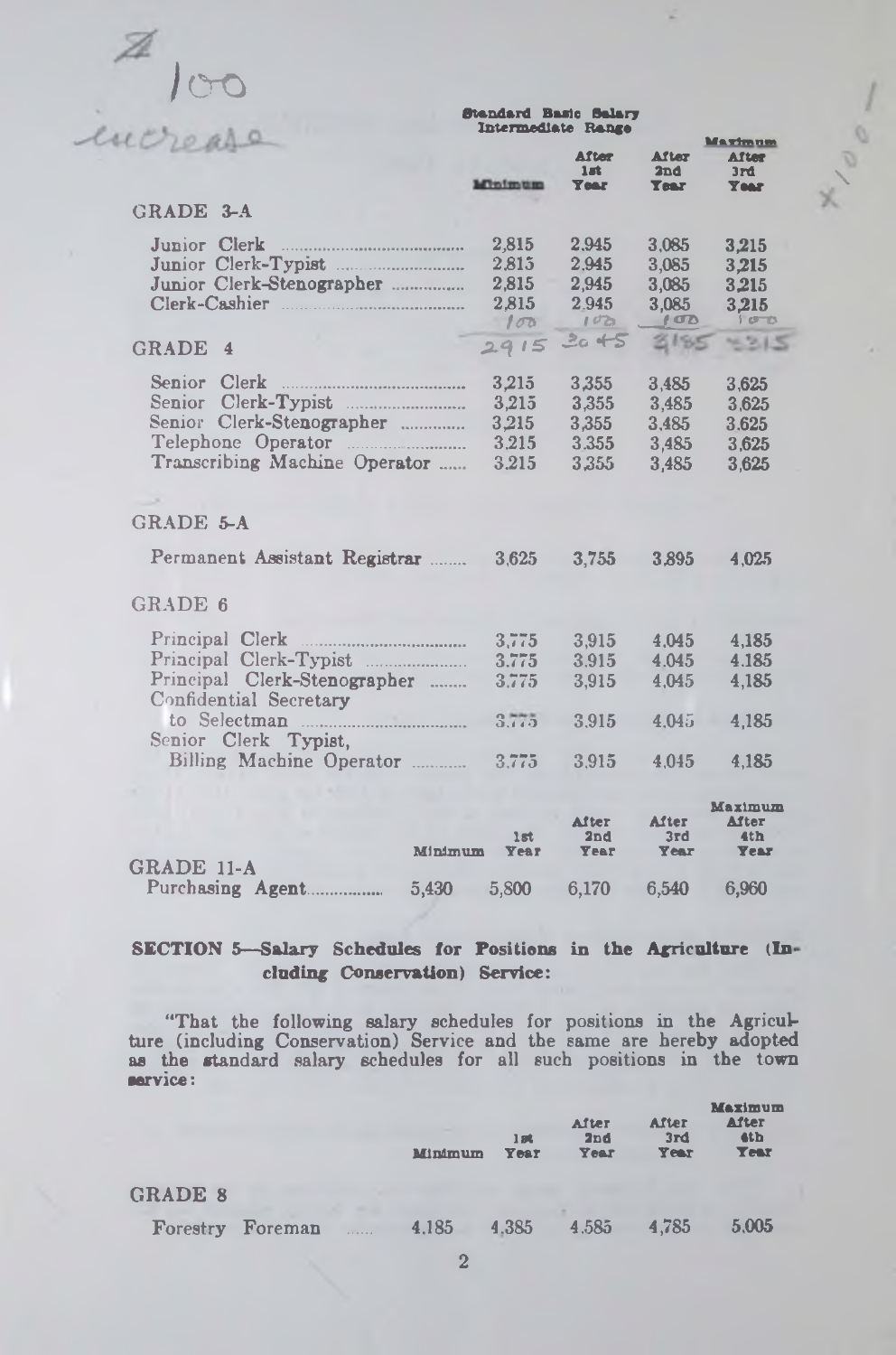### SECTION 6-Salary Schedules for Positions in the Custodian (including Domestic) Service:

 $1300$ 

 $\sim$  clears

aus

 $10500$ 

"That the following salary schedules for positions in the Custodian including Domestic) Service and the same are hereby adopted as the standard salary schedules for all such positions in the town service:

#### Standard Basic Salary Intermediate Range Maximum experience and the contract of the After After After 1st 2nd 3rd<br>Year Year Year Minimum **GRADE 5-B**  $+365$   $+010$   $4140$  $4570$  $47670$ Jr. Building Custodian 3,645 3,775 3,915 4,045 *<sup>U</sup>! 1 O J C / &* v *< J i t o* GRADE 6-B **4210 1210 1210 1210 1210** Senior Building Custodian 3,915 4,045 4,185 4,315 *•J > i U o t t C t v U ~ 7 r g* plug ron Uhia SECTION 7—Salary Schedules for Positions in the Library Service

"That the folowing salary schedules for positions in the Library Service and the same are hereby adopted as the standard salary schedules for all such positions in the town service:

|                                        | Minimum     | 1st<br>Year   | <b>After</b><br>2nd<br><b>Year</b> | <b>After</b><br>3rd<br><b>Tear</b> | Maximum<br><b>After</b><br>4th<br><b>Year</b> |      |
|----------------------------------------|-------------|---------------|------------------------------------|------------------------------------|-----------------------------------------------|------|
| <b>GRADE 3-A</b>                       |             | 2815          | $2945 - 3085$                      |                                    | 321.5                                         |      |
| Library Assistant                      | 2,615       | 2.745         | 2.885 3.015                        |                                    | 3.155                                         |      |
| <b>GRADE 4</b>                         |             |               |                                    |                                    |                                               |      |
| Sub-professional Library<br>Technician | 3.085       | 3.215         | 3.355                              | 3,485                              | 3,625                                         | Same |
| GRADE 6-B                              |             |               |                                    |                                    |                                               |      |
| General Assistants                     | 3.710       | 3.840         | 3,980                              | 4,110                              | 4.250                                         | Same |
| GRADE 7                                | Hemei-      |               | $H=20$                             | H-H-TA                             | NAVON                                         |      |
| Junior Dept. Heads                     | 3.680       | 3,880         | 4,080                              | 4,280                              | 4,480                                         |      |
| <b>GRADE 8</b>                         | 4500        | MERO.         | <b>MRSN</b>                        | 5050                               |                                               |      |
| Senior Dept. Heads                     | 4,060       | 4,260         | 4,460                              | 4.660                              | $4.880 -$                                     |      |
| GRADE 9-A                              | <b>M905</b> | 505           | 5455                               | $-180$                             | <b>UNSO</b>                                   |      |
| Assistant Librarian                    | 4.680       | 5,040         | 5,400                              | 5,750                              | 5,830                                         |      |
| <b>GRADE 11-A</b>                      | AODA.       | <b>Drib</b> 3 | 1480 S                             | UNAST                              |                                               |      |
| Librarian (Chief)                      | 5.840       | 6,200         | 6,550                              | 6,910                              | 7.090                                         |      |

3

*/'7C g*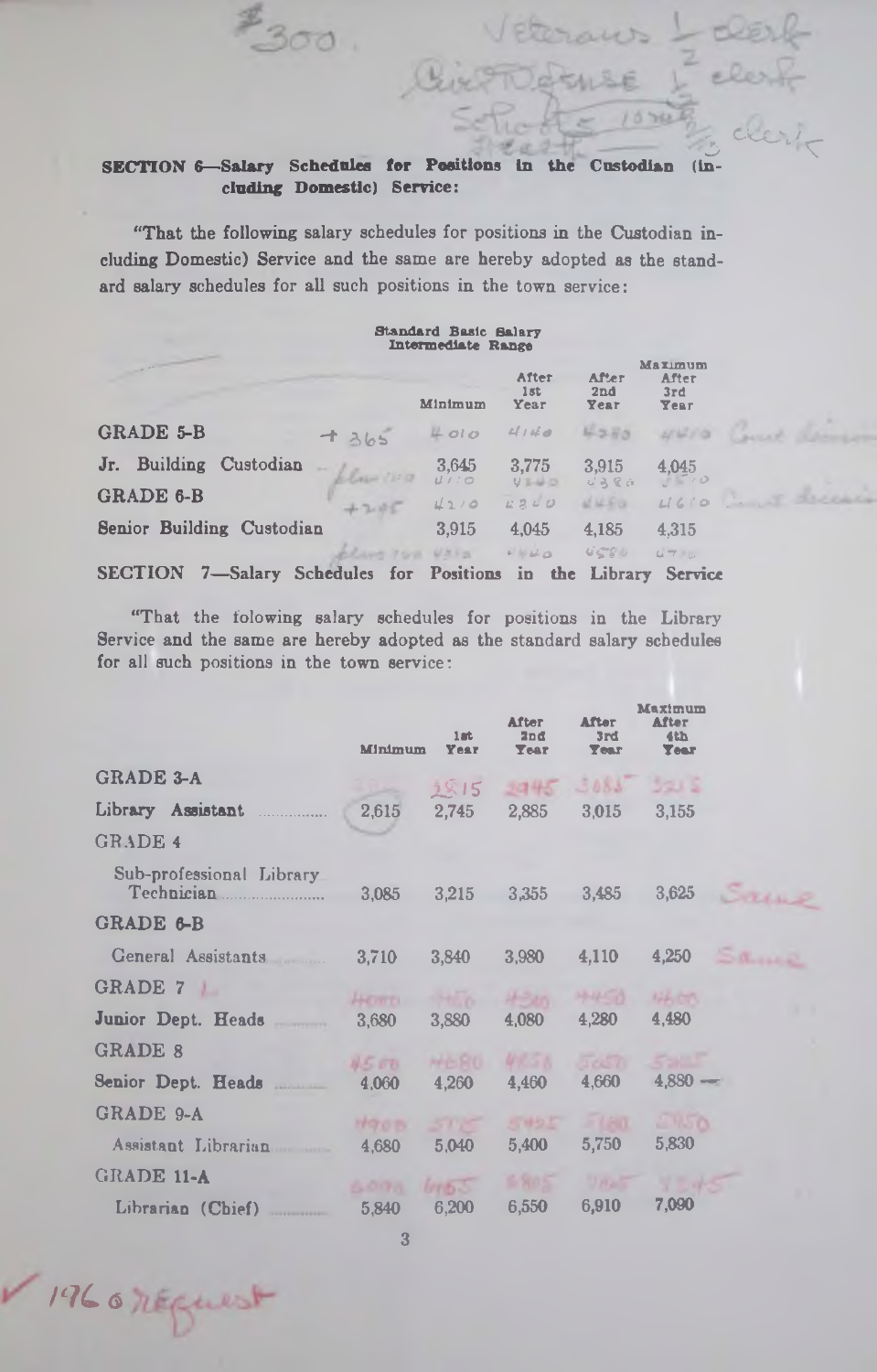Initial employment in the library service in any of the professional positions or classifications included in this section may be at rates above the minimum rate shown, when, in the judgment of the Trustees of the Free Public Library prior experience and training justifies such rate. (Voted: Art. 65, April 11, 1955)

### **SECTION 8— Salary Schedules for Positions in the Engineering 6ervice:**

"That the following salary schedules for positions in the Engineering Service and the same are hereby adopted as the standard salary schedules for all such positions in the town service:

|                                                               | <b>Minimum</b> | After<br>1st | After<br>2nd<br>Year Year Year | After<br>3rd | Maximum<br>After<br>4th<br>Year |
|---------------------------------------------------------------|----------------|--------------|--------------------------------|--------------|---------------------------------|
| <b>GRADE 6</b>                                                |                |              |                                |              |                                 |
| Engineering Aid<br>Grade I $\ldots$                           |                |              | 3.645 3.775 3,915 4,045 4,185  |              |                                 |
| <b>GRADE 7</b>                                                |                |              |                                |              |                                 |
| Engineering Aid                                               |                |              | 3.805 4,005 4,205 4,405        |              | 4.605                           |
| GRADE 9                                                       |                |              |                                |              |                                 |
| Junior Civil Engineer<br>Grade 3 4385 4,715 5.075 5,435 5,785 |                |              |                                |              |                                 |
| $GR/$ DE $10$                                                 |                |              |                                |              |                                 |
| Civil Engineer                                                |                |              | 5,075 5,435 5,785 6,145        |              | 6.325                           |
| GRADE 11-A-1                                                  |                |              |                                |              |                                 |
| Town Engineer-<br>Grade 5                                     |                |              | 6,095 6,455 6,805 7,165        |              | 7,345                           |

### **SE C T IO N** 9— **Salary Schedules** *fo r* Positions **In the Health and W e i fare Services:**

" That the following salary schedules for positions in the Health and Welfare Service and the same are hereby adopted as the standard salary schedules for all such positions in the town service:

|                  |       | Minimum | <b>After</b><br>$1$ st<br><b>Year</b> | After<br>2nd<br><b>Year</b> | <b>Maximum</b><br><b>After</b><br>3rd<br><b>Year</b> |
|------------------|-------|---------|---------------------------------------|-----------------------------|------------------------------------------------------|
| <b>GRADE 3</b>   |       |         |                                       |                             |                                                      |
| Keeper-Infirmary | 2.440 | 2.580   | 2.710                                 | 2.850                       | 2,980                                                |
| <b>GRADE 3-A</b> |       |         |                                       |                             |                                                      |
| <b>Hygienist</b> | 2.685 | 2.815   | 2.945                                 | 3.085                       | 3.215                                                |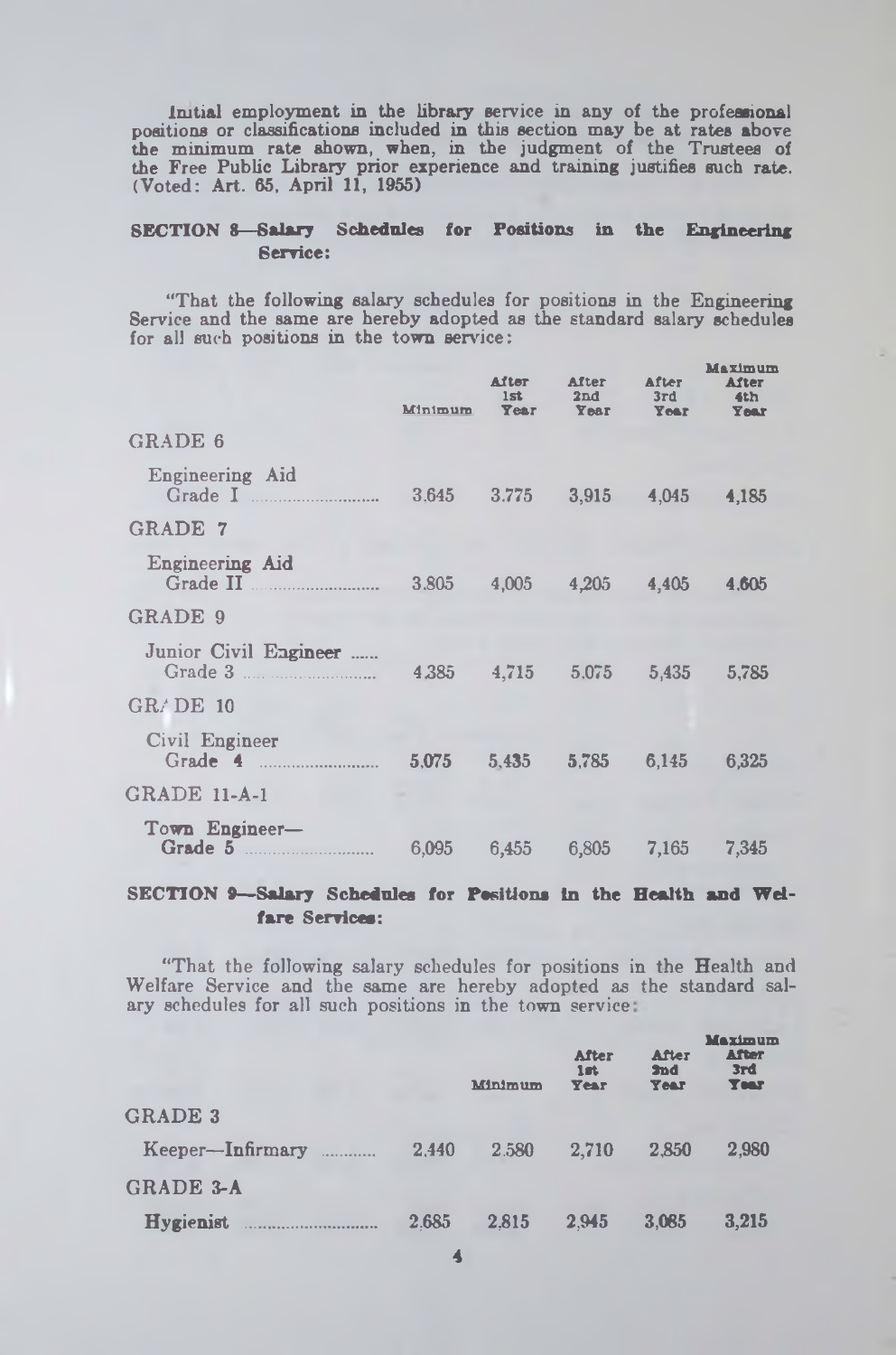|                                               | <b>Minimum</b> | After<br>$1$ art<br><b>Year</b> | <b>After</b><br>2nd<br>Year | After<br>3rd<br>Year | Marimum<br><b>After</b><br>4th<br><b>Year</b> |
|-----------------------------------------------|----------------|---------------------------------|-----------------------------|----------------------|-----------------------------------------------|
| GRADE 6-C                                     |                |                                 |                             |                      |                                               |
| Public Health Nurse                           | 3.915          | 4,045                           | 4.185                       | 4.315                | 4.455                                         |
| <b>GRADE 7</b><br>Social Worker               | 3.805          | 4.005                           | 4.205                       | 4.405                | 4.605                                         |
| GRADE 9                                       |                |                                 |                             |                      |                                               |
| Principal Social Work                         |                |                                 |                             |                      |                                               |
| Supervisor                                    | 4.385          | 4,715                           | 5.075                       | 5.435                | 5.785                                         |
| GRADE 10                                      |                |                                 |                             |                      |                                               |
| Health Inspector<br>Commissioner of Veteran's | 4,385          | 4,715                           | 5.075                       |                      | 5,442.75 5,801.50                             |
| Service Service                               | 5.075          | 5,435                           | 5.785                       | 6.145                | 6.325                                         |
| GRADE 11                                      |                |                                 |                             |                      |                                               |
| Health Officer                                | 5.435          | 5.785                           | 6.145                       | 6.495                | 6.855                                         |
| $\rm GRADE$ 11-A-1                            |                |                                 |                             |                      |                                               |
| Welfare Agent                                 | 6.095          | 6,455                           | 6,805                       | 7.165                | 7.345                                         |

## SECTION 10—Salary Schedules for Positions in the Mechanical and Construction Serrice:

"That the following salary schedules for positions in the Mechanical and Construction Service and the same are hereby adopted as the standard salary schedules for all such positions in the town service:

| GRADE 6-B<br>Water Meter Inspector                                          | 3,735          | 3,865          | 4,005          | 4.135          | 4.275            |
|-----------------------------------------------------------------------------|----------------|----------------|----------------|----------------|------------------|
| GRADE 8<br>Cemetery<br>Superintendent<br>.                                  | 4.185          | 4,385          | 4.585          | 4,785          | 5,005            |
| Sealer of Weights and<br>Measures <b>Measures</b><br>Water Registrar, Clerk | 4,185          | 4,385          | 4,585          | 4,785          | 5,005            |
| to the Board of Water<br>Commissioner                                       | 4,185          | 4.385          | 4.585          | 4,785          | 5,005            |
| GRADE 8-A<br>Inspector of Wire                                              |                |                |                |                |                  |
| Maintenance                                                                 | 4,205          | 4.405          | 4,605          | 4,805          | 5,035            |
| <b>GRADE &amp;B</b><br><b>Supervising Inspector</b>                         | 4,485          | 4,685          | 4,895          | 5,105          | 5.265            |
| Foreman-<br><b>GRADE 8-C</b>                                                |                |                |                |                |                  |
| Working Carpenter<br>Asst. Supt. of Wires                                   | 4.655<br>4.655 | 4,865<br>4.865 | 5.075<br>5,075 | 5.285<br>5.285 | 5.495<br>5504.25 |
| GRADE 9<br>Asst. Supt.                                                      |                |                |                |                |                  |
| Water Department<br>Supervisor Foreman                                      | 4.385          | 4,715          | 5,075          | 5,435          | 5,785            |
| <b>Highway Department</b><br>Supt. of Parks                                 | 4,385<br>4.260 | 4,715<br>4.590 | 5,075<br>4.950 | 5.435<br>5.310 | 5,785<br>5.660   |
|                                                                             |                |                |                |                |                  |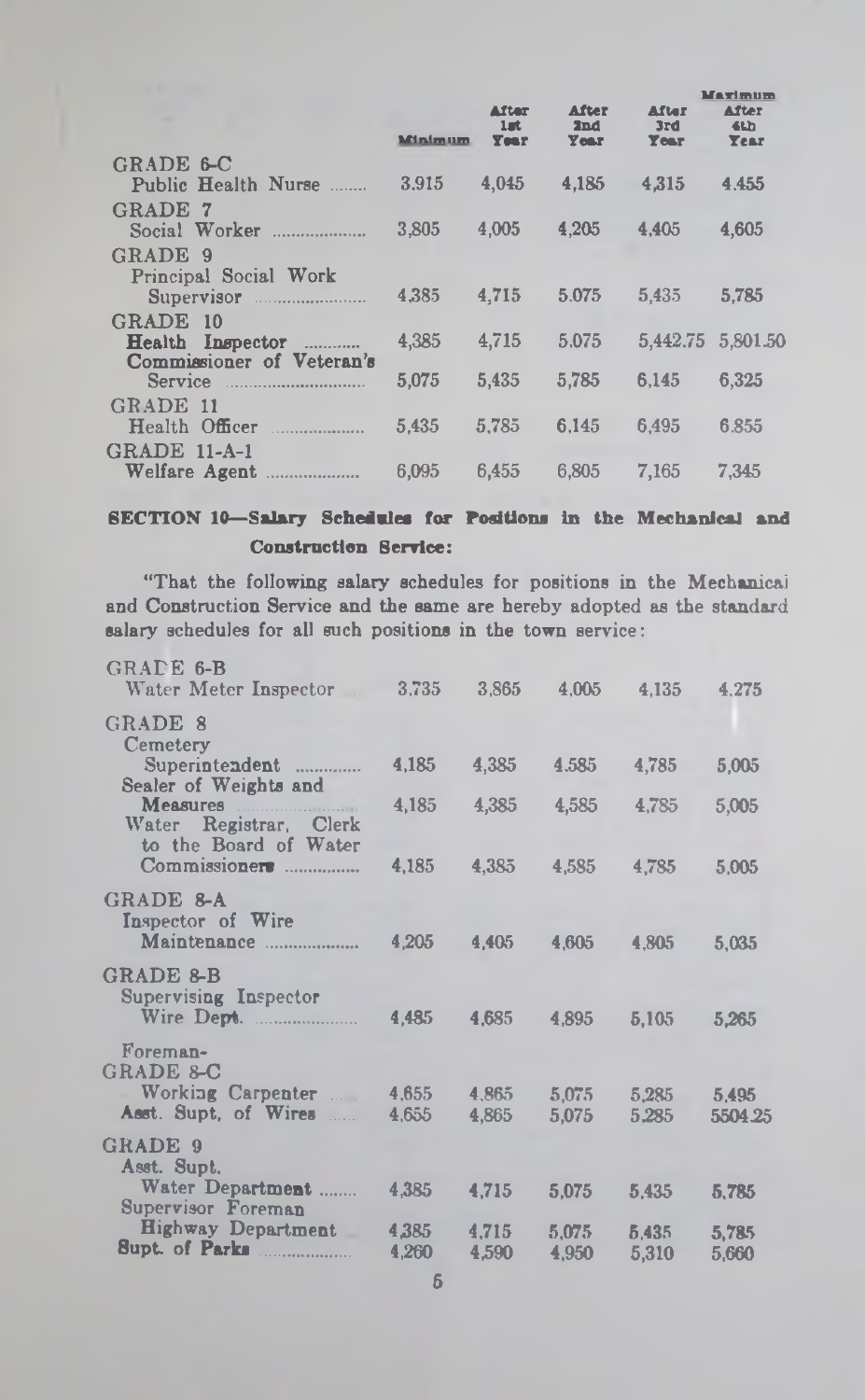| Minimum        | $1$ at<br>Year | <b>After</b><br>2nd<br>Year | <b>After</b><br>3rd<br>Year | Maximum<br><b>After</b><br>4 <sub>th</sub><br><b>Year</b> |
|----------------|----------------|-----------------------------|-----------------------------|-----------------------------------------------------------|
|                |                |                             |                             |                                                           |
| 5.075<br>5.075 | 5.435<br>5.435 | 5.785<br>5.785              | 6.145<br>6.145              | 6.325<br>6.325                                            |
| 5,075          | 5,435          | 5,785                       | 6,145                       | 6.325                                                     |
|                |                |                             |                             |                                                           |
| 5.435          | 5,785          | 6.145                       | 6.495                       | 6.855                                                     |
| 5.435          | 5.785          | 6.145                       | 6.495                       | 6.855                                                     |
|                |                |                             |                             |                                                           |
| 6.325          | 6,825          | 7.325                       | 7.825                       | 8.325                                                     |
|                |                |                             |                             |                                                           |

### **SECTION 11— Salary Schedules for Positions in the Public Safety Service:**

"That the following salary schedules for positions in the Public Safety Service and the same are hereby adopted as the standard salary schedules for all such positions in the town service:

|                                                                                                  |                         | Minimum                 | <b>After</b><br>$1$ at<br><b>Year</b> | After<br>2nd<br>Year    | Maximum<br><b>After</b><br>3rd<br><b>Year</b> |
|--------------------------------------------------------------------------------------------------|-------------------------|-------------------------|---------------------------------------|-------------------------|-----------------------------------------------|
| GRADE 6-E                                                                                        |                         |                         |                                       |                         |                                               |
| Fire Alarm Signal Operator<br>Patrolman                                                          |                         | 4,415<br>4,415<br>4.415 | 4.555<br>4.555<br>4.555               | 4,695<br>4,695<br>4.695 | 4,835<br>4,835<br>4,835                       |
| Stenographer-Clerk<br>(Male-Police)<br>--------------------------------<br>Chauffeur-Mechanician | .                       | 4,415<br>4.415<br>4,290 | 4,555<br>4.555<br>4,430               | 4.695<br>4,695<br>4.570 | 4.835<br>4,835<br>4,710                       |
| GRADE 8-C                                                                                        |                         |                         |                                       |                         |                                               |
| Fire Lieutenant<br>Police Sergeants<br>Mechanician-Fire Dept.                                    | 4.645<br>4,645<br>4,645 | 4.855<br>4.855<br>4,855 | 5.065<br>5,065<br>5,065               | 5.275<br>5,275<br>5.275 | 5,435<br>5.435<br>5,435                       |
| GRADE 9-A                                                                                        |                         |                         |                                       |                         |                                               |
| Captain-Fire Dept.<br>Police Lieutenant                                                          | 4,805<br>4,805          | 5,165<br>5.165          | 5.525<br>5.525                        | 5.875<br>5.875          | 5,955<br>5.955                                |
| GRADE 10                                                                                         |                         |                         |                                       |                         |                                               |
| Deputy Chief<br>(Fire Dept.)<br>Police Captain<br>. . <i>.</i>                                   | 5,075<br>5,075          | 5,435<br>5,435          | 5,785<br>5,785                        | 6.145<br>6.145          | 6,325<br>6,325                                |
| <b>GRADE 11-A-1</b>                                                                              |                         |                         |                                       |                         |                                               |
| Chief (Fire Dept.)<br>Police Chief                                                               | 6,095<br>6.095          | 6.455<br>6.455          | 6.805<br>6,805                        | 7.165<br>7.165          | 7,345<br>7,345                                |
|                                                                                                  |                         |                         |                                       |                         |                                               |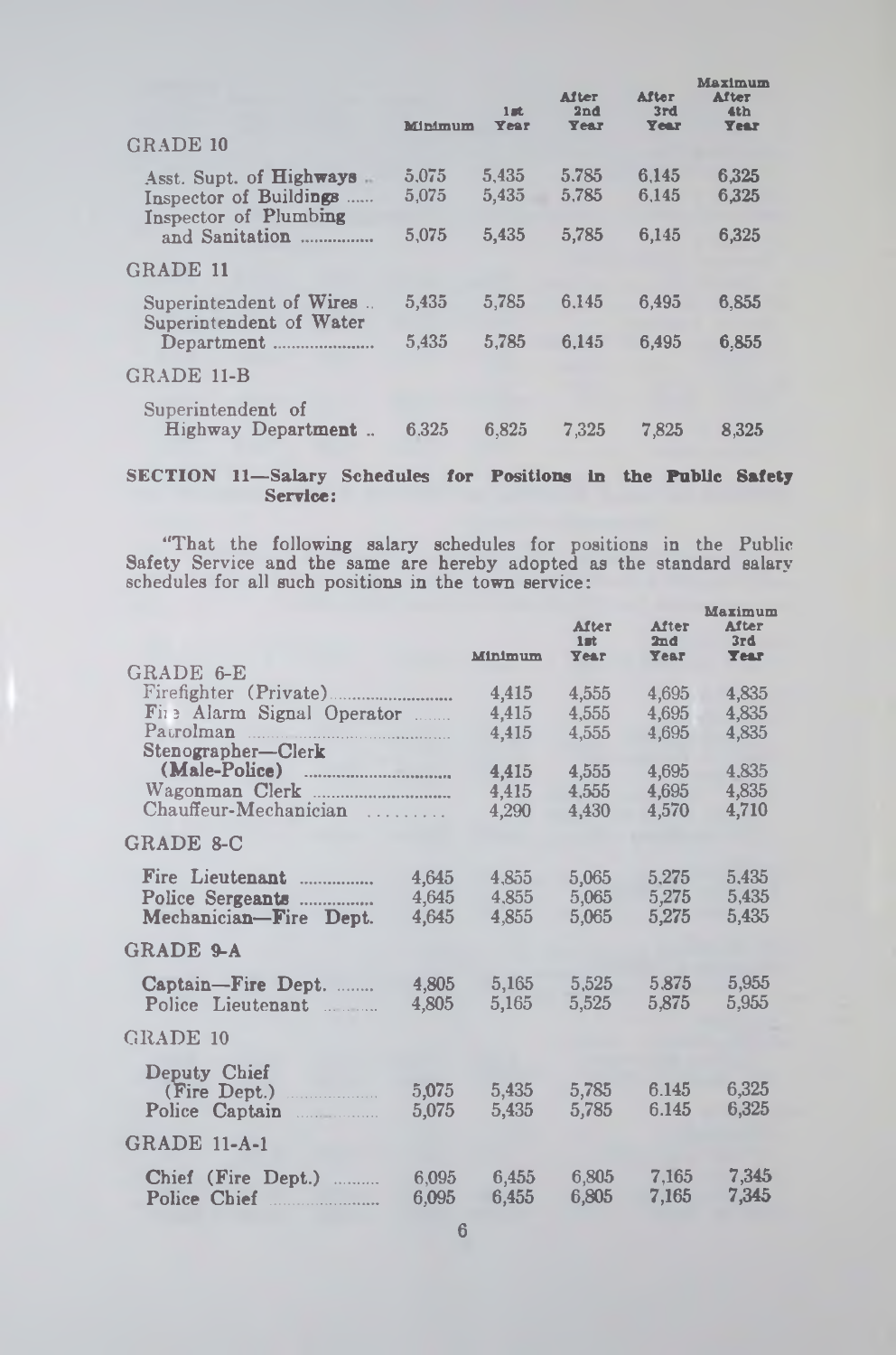### SECTION 11-A—Salary Schedules for Positions In the Mechanical and Construction Service:

### **HOURLY W.GE SCHEDULES**

| Vated<br>Group A-Laborer (unskilled)<br>Hourly Rate \$1.92 per hour<br>Group B-Laborer (skilled)<br>Hourly Rate \$1.98 per hour<br>Motor Equipment Operator<br>Hourly Rate \$1.98 per hour<br>Motor Equipment Operator<br>Hourly Rate \$1.98 per hour<br>Painter<br>Hourly Rate \$1.98 per hour<br>Hourly Rate \$2.03 per hour<br>Group C-Construction Handyman<br>$(Park\tDept.)$<br>Hourly Rate \$2.03 per hour<br>Motor Equipment Operator<br>Hourly Rate \$2.03 per hour<br>Hourly Rate \$2.03 per hour<br>Tree Climber<br>Hourly Rate \$2.03 per hour<br>$Tree \quad \text{Surgeon} \quad \ldots \ldots$<br>Parking Meter Collector<br>and Maintenance Man<br>Hourly Rate \$2.03 per hour<br>Hourly Rate \$2.15 per hour<br>Group D--Blacksmith<br>Hourly Rate \$2.15 per hour<br>Hourly Rate \$2.15 per hour<br>Motor Equipment<br>Hourly Rate \$2.15 per hour<br>Hourly Rate \$2.08 per hour<br>Storekeeper<br>Hourly Rate \$2.15 per hour<br>Timekeeper<br>Hourly Rate \$2.15 per hour<br>Water System Maintenance<br>Craftsman<br>Hourly Rate \$2.15 per hour<br>Hourly Rate \$2.20 per hour<br>Group E-Cement Finisher<br>Hourly Rate \$2.20 per hour<br>Hourly Rate \$2.20 per hour<br>Foreman-Highway Dept.<br>Hourly Rate \$2.20 per hour<br>Foreman--Park Dept.<br>Water Service-<br>Working Foreman<br>Hourly Rate \$2.20 per hour<br>Working Foreman-<br>Hourly Rate \$2.20 per hour<br>Working Foreman-<br>Hourly Rate \$2.20 per hour<br>Painter <b>Execution</b><br>Working Foreman-<br>Hourly Rate \$2.20 per hour<br>Tree Dept.<br>Working Foreman-<br>Hourly Rate \$2.20 per hour<br>Group F-Water Meter Repair<br>Hourly Rate \$2.37 per hour<br>Group G-Motor Equipment Maintensnce<br>$\mathbf{r}$ , $\mathbf{r}$ $\mathbf{r}$ $\mathbf{r}$ and $\mathbf{r}$ and $\mathbf{r}$ , $\mathbf{r}$ | HOURLY W. GE SCHEDULES |  |
|-----------------------------------------------------------------------------------------------------------------------------------------------------------------------------------------------------------------------------------------------------------------------------------------------------------------------------------------------------------------------------------------------------------------------------------------------------------------------------------------------------------------------------------------------------------------------------------------------------------------------------------------------------------------------------------------------------------------------------------------------------------------------------------------------------------------------------------------------------------------------------------------------------------------------------------------------------------------------------------------------------------------------------------------------------------------------------------------------------------------------------------------------------------------------------------------------------------------------------------------------------------------------------------------------------------------------------------------------------------------------------------------------------------------------------------------------------------------------------------------------------------------------------------------------------------------------------------------------------------------------------------------------------------------------------------------------------------------------------------------------------------------------------------------------------------------------|------------------------|--|
|                                                                                                                                                                                                                                                                                                                                                                                                                                                                                                                                                                                                                                                                                                                                                                                                                                                                                                                                                                                                                                                                                                                                                                                                                                                                                                                                                                                                                                                                                                                                                                                                                                                                                                                                                                                                                       |                        |  |
|                                                                                                                                                                                                                                                                                                                                                                                                                                                                                                                                                                                                                                                                                                                                                                                                                                                                                                                                                                                                                                                                                                                                                                                                                                                                                                                                                                                                                                                                                                                                                                                                                                                                                                                                                                                                                       |                        |  |
|                                                                                                                                                                                                                                                                                                                                                                                                                                                                                                                                                                                                                                                                                                                                                                                                                                                                                                                                                                                                                                                                                                                                                                                                                                                                                                                                                                                                                                                                                                                                                                                                                                                                                                                                                                                                                       |                        |  |
|                                                                                                                                                                                                                                                                                                                                                                                                                                                                                                                                                                                                                                                                                                                                                                                                                                                                                                                                                                                                                                                                                                                                                                                                                                                                                                                                                                                                                                                                                                                                                                                                                                                                                                                                                                                                                       |                        |  |
|                                                                                                                                                                                                                                                                                                                                                                                                                                                                                                                                                                                                                                                                                                                                                                                                                                                                                                                                                                                                                                                                                                                                                                                                                                                                                                                                                                                                                                                                                                                                                                                                                                                                                                                                                                                                                       |                        |  |
|                                                                                                                                                                                                                                                                                                                                                                                                                                                                                                                                                                                                                                                                                                                                                                                                                                                                                                                                                                                                                                                                                                                                                                                                                                                                                                                                                                                                                                                                                                                                                                                                                                                                                                                                                                                                                       |                        |  |
|                                                                                                                                                                                                                                                                                                                                                                                                                                                                                                                                                                                                                                                                                                                                                                                                                                                                                                                                                                                                                                                                                                                                                                                                                                                                                                                                                                                                                                                                                                                                                                                                                                                                                                                                                                                                                       |                        |  |
|                                                                                                                                                                                                                                                                                                                                                                                                                                                                                                                                                                                                                                                                                                                                                                                                                                                                                                                                                                                                                                                                                                                                                                                                                                                                                                                                                                                                                                                                                                                                                                                                                                                                                                                                                                                                                       |                        |  |
|                                                                                                                                                                                                                                                                                                                                                                                                                                                                                                                                                                                                                                                                                                                                                                                                                                                                                                                                                                                                                                                                                                                                                                                                                                                                                                                                                                                                                                                                                                                                                                                                                                                                                                                                                                                                                       |                        |  |
|                                                                                                                                                                                                                                                                                                                                                                                                                                                                                                                                                                                                                                                                                                                                                                                                                                                                                                                                                                                                                                                                                                                                                                                                                                                                                                                                                                                                                                                                                                                                                                                                                                                                                                                                                                                                                       |                        |  |
|                                                                                                                                                                                                                                                                                                                                                                                                                                                                                                                                                                                                                                                                                                                                                                                                                                                                                                                                                                                                                                                                                                                                                                                                                                                                                                                                                                                                                                                                                                                                                                                                                                                                                                                                                                                                                       |                        |  |
|                                                                                                                                                                                                                                                                                                                                                                                                                                                                                                                                                                                                                                                                                                                                                                                                                                                                                                                                                                                                                                                                                                                                                                                                                                                                                                                                                                                                                                                                                                                                                                                                                                                                                                                                                                                                                       |                        |  |
|                                                                                                                                                                                                                                                                                                                                                                                                                                                                                                                                                                                                                                                                                                                                                                                                                                                                                                                                                                                                                                                                                                                                                                                                                                                                                                                                                                                                                                                                                                                                                                                                                                                                                                                                                                                                                       |                        |  |
|                                                                                                                                                                                                                                                                                                                                                                                                                                                                                                                                                                                                                                                                                                                                                                                                                                                                                                                                                                                                                                                                                                                                                                                                                                                                                                                                                                                                                                                                                                                                                                                                                                                                                                                                                                                                                       |                        |  |
|                                                                                                                                                                                                                                                                                                                                                                                                                                                                                                                                                                                                                                                                                                                                                                                                                                                                                                                                                                                                                                                                                                                                                                                                                                                                                                                                                                                                                                                                                                                                                                                                                                                                                                                                                                                                                       |                        |  |
|                                                                                                                                                                                                                                                                                                                                                                                                                                                                                                                                                                                                                                                                                                                                                                                                                                                                                                                                                                                                                                                                                                                                                                                                                                                                                                                                                                                                                                                                                                                                                                                                                                                                                                                                                                                                                       |                        |  |
|                                                                                                                                                                                                                                                                                                                                                                                                                                                                                                                                                                                                                                                                                                                                                                                                                                                                                                                                                                                                                                                                                                                                                                                                                                                                                                                                                                                                                                                                                                                                                                                                                                                                                                                                                                                                                       |                        |  |
|                                                                                                                                                                                                                                                                                                                                                                                                                                                                                                                                                                                                                                                                                                                                                                                                                                                                                                                                                                                                                                                                                                                                                                                                                                                                                                                                                                                                                                                                                                                                                                                                                                                                                                                                                                                                                       |                        |  |
|                                                                                                                                                                                                                                                                                                                                                                                                                                                                                                                                                                                                                                                                                                                                                                                                                                                                                                                                                                                                                                                                                                                                                                                                                                                                                                                                                                                                                                                                                                                                                                                                                                                                                                                                                                                                                       |                        |  |
|                                                                                                                                                                                                                                                                                                                                                                                                                                                                                                                                                                                                                                                                                                                                                                                                                                                                                                                                                                                                                                                                                                                                                                                                                                                                                                                                                                                                                                                                                                                                                                                                                                                                                                                                                                                                                       |                        |  |
|                                                                                                                                                                                                                                                                                                                                                                                                                                                                                                                                                                                                                                                                                                                                                                                                                                                                                                                                                                                                                                                                                                                                                                                                                                                                                                                                                                                                                                                                                                                                                                                                                                                                                                                                                                                                                       |                        |  |
|                                                                                                                                                                                                                                                                                                                                                                                                                                                                                                                                                                                                                                                                                                                                                                                                                                                                                                                                                                                                                                                                                                                                                                                                                                                                                                                                                                                                                                                                                                                                                                                                                                                                                                                                                                                                                       |                        |  |
|                                                                                                                                                                                                                                                                                                                                                                                                                                                                                                                                                                                                                                                                                                                                                                                                                                                                                                                                                                                                                                                                                                                                                                                                                                                                                                                                                                                                                                                                                                                                                                                                                                                                                                                                                                                                                       |                        |  |
|                                                                                                                                                                                                                                                                                                                                                                                                                                                                                                                                                                                                                                                                                                                                                                                                                                                                                                                                                                                                                                                                                                                                                                                                                                                                                                                                                                                                                                                                                                                                                                                                                                                                                                                                                                                                                       |                        |  |
|                                                                                                                                                                                                                                                                                                                                                                                                                                                                                                                                                                                                                                                                                                                                                                                                                                                                                                                                                                                                                                                                                                                                                                                                                                                                                                                                                                                                                                                                                                                                                                                                                                                                                                                                                                                                                       |                        |  |
|                                                                                                                                                                                                                                                                                                                                                                                                                                                                                                                                                                                                                                                                                                                                                                                                                                                                                                                                                                                                                                                                                                                                                                                                                                                                                                                                                                                                                                                                                                                                                                                                                                                                                                                                                                                                                       |                        |  |
|                                                                                                                                                                                                                                                                                                                                                                                                                                                                                                                                                                                                                                                                                                                                                                                                                                                                                                                                                                                                                                                                                                                                                                                                                                                                                                                                                                                                                                                                                                                                                                                                                                                                                                                                                                                                                       |                        |  |
|                                                                                                                                                                                                                                                                                                                                                                                                                                                                                                                                                                                                                                                                                                                                                                                                                                                                                                                                                                                                                                                                                                                                                                                                                                                                                                                                                                                                                                                                                                                                                                                                                                                                                                                                                                                                                       |                        |  |
|                                                                                                                                                                                                                                                                                                                                                                                                                                                                                                                                                                                                                                                                                                                                                                                                                                                                                                                                                                                                                                                                                                                                                                                                                                                                                                                                                                                                                                                                                                                                                                                                                                                                                                                                                                                                                       |                        |  |
|                                                                                                                                                                                                                                                                                                                                                                                                                                                                                                                                                                                                                                                                                                                                                                                                                                                                                                                                                                                                                                                                                                                                                                                                                                                                                                                                                                                                                                                                                                                                                                                                                                                                                                                                                                                                                       |                        |  |
|                                                                                                                                                                                                                                                                                                                                                                                                                                                                                                                                                                                                                                                                                                                                                                                                                                                                                                                                                                                                                                                                                                                                                                                                                                                                                                                                                                                                                                                                                                                                                                                                                                                                                                                                                                                                                       |                        |  |
|                                                                                                                                                                                                                                                                                                                                                                                                                                                                                                                                                                                                                                                                                                                                                                                                                                                                                                                                                                                                                                                                                                                                                                                                                                                                                                                                                                                                                                                                                                                                                                                                                                                                                                                                                                                                                       |                        |  |
|                                                                                                                                                                                                                                                                                                                                                                                                                                                                                                                                                                                                                                                                                                                                                                                                                                                                                                                                                                                                                                                                                                                                                                                                                                                                                                                                                                                                                                                                                                                                                                                                                                                                                                                                                                                                                       |                        |  |
|                                                                                                                                                                                                                                                                                                                                                                                                                                                                                                                                                                                                                                                                                                                                                                                                                                                                                                                                                                                                                                                                                                                                                                                                                                                                                                                                                                                                                                                                                                                                                                                                                                                                                                                                                                                                                       |                        |  |
|                                                                                                                                                                                                                                                                                                                                                                                                                                                                                                                                                                                                                                                                                                                                                                                                                                                                                                                                                                                                                                                                                                                                                                                                                                                                                                                                                                                                                                                                                                                                                                                                                                                                                                                                                                                                                       |                        |  |
|                                                                                                                                                                                                                                                                                                                                                                                                                                                                                                                                                                                                                                                                                                                                                                                                                                                                                                                                                                                                                                                                                                                                                                                                                                                                                                                                                                                                                                                                                                                                                                                                                                                                                                                                                                                                                       |                        |  |
|                                                                                                                                                                                                                                                                                                                                                                                                                                                                                                                                                                                                                                                                                                                                                                                                                                                                                                                                                                                                                                                                                                                                                                                                                                                                                                                                                                                                                                                                                                                                                                                                                                                                                                                                                                                                                       |                        |  |

Foreman ......................... Hourly Rate \$2.53 per hour Water Construction

Foreman \_\_\_\_\_\_\_\_\_\_\_\_\_\_\_ Hourly Rate \$2.53 per hour

"An employee performing work of Classification or grade higher than his official title classification shall receive the hourly rate of pay provided for such higher classification or grade, while performing such work; provided that an employee performing work in one such classification or grade for an aggregate of 32 weeks during the calendar year shall be held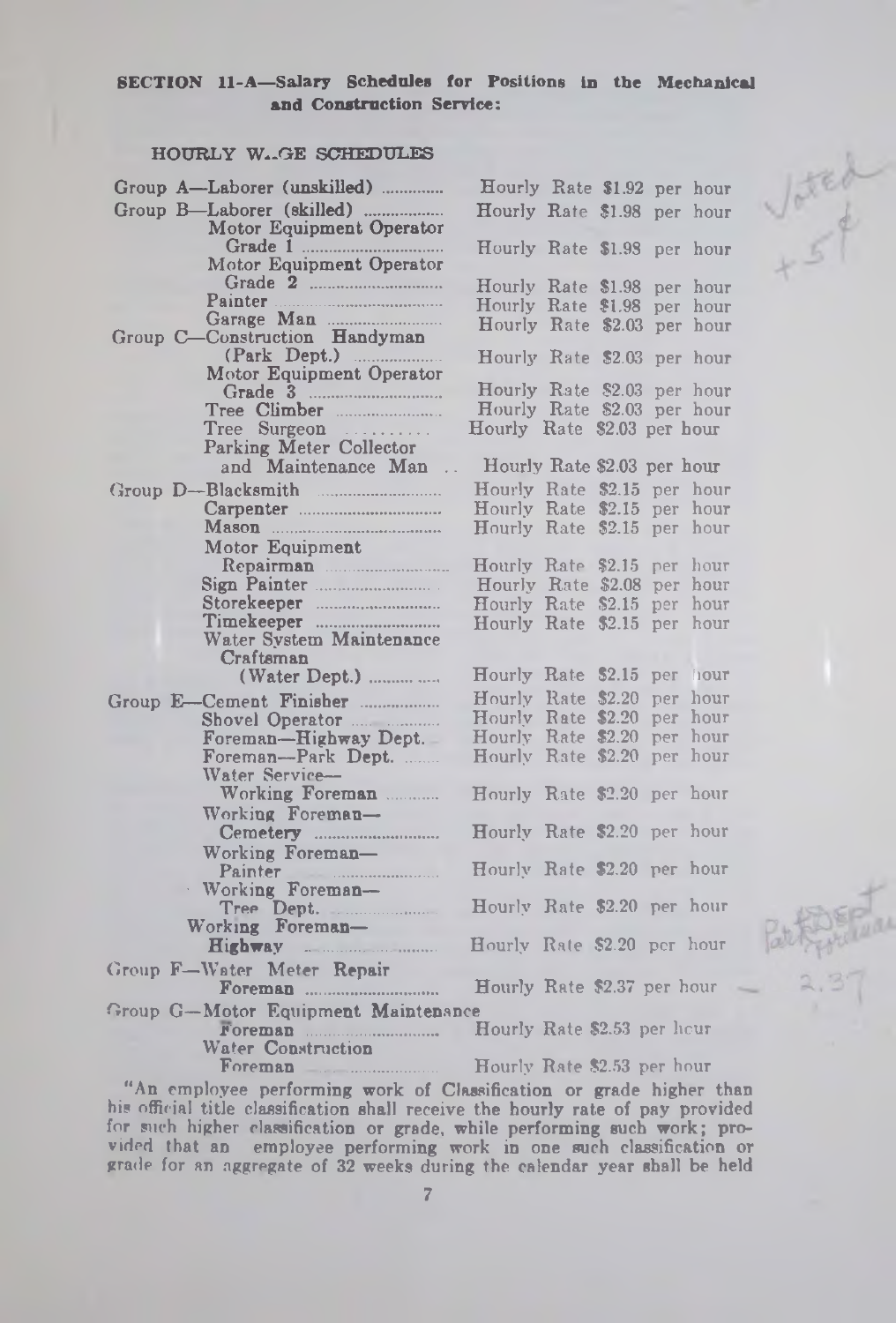to have worked in such classification or grade during the entire calendar year, and shall receive not less than the hourly rate of pay provided for such classification or grade" — this amendment to take effect as of January 1, 1958. and for the year 1958 and subsequent years, said wages shall be based upon period of time worked by the employee during the previous calendar year in conformity with this amendment. (Voted Art. 6. Oct. 14, 1957.)

An employee shall not be reduced in official title classification or grade except after proper hearing duly had. (Voted: Art. 61, April 11, 1955.)

### **SECTION 11-B— Salary Schedules for Positions in the Recreation Service**

#### **GRADE 10**

Recreation Director ...... 5,075 5,435 5,785 6,145 6,325

### **SECTION 12— Initial Adjustments to the Compensation Plan.**

That in order to bring all salary rates into conformity with those provided in the compensation plan, the following rules of application and adjustment shall be effective in fixing the rates of pay of incumbents of positions at the time any salary range included in the compensation plan or any amendment thereto takes effect:

(a) The rate of pay of an employee receiving less than the minimum of the range prescribed for the class to which his position is allocated shall be increased to the minimum except when the amount under the minimum is less than one increment when paragraph C shall apply.

(b) If the present salary is above the maximum prescribed in the new schedule, the present incumbent shall continue at the present salary and the schedule shall not apply until the position is vacated.

(c) The rate of pay of an employee receiving compensation between any two rates between the minimum and maximum of the range prescribed for the class to which his position is allocated shall be adjusted to an equivalent of one full increment each year within the salary range until he reaches his maximum.

(d) Annual increment shall become effective on the anniversary day of each year following appointment, or following final adoption of this plan, unless there is filed written objection thereto by the appropriate appointing authority with the Town Auditor on or before the expiration of each said year.

SECTION 13. That if any section, subsection, sentence, clause, phrase, or figure of this by-law is for any reason held to be unconstitutional or invalid, such decision and invalidity or voidance shall not affect the validity of the remaining portions of this by-law.

SECTION 14. That this by-law shall take effect and be in force from and after the earliest period allowed by law.

ATTEST:

a/ GEORGE B. WELLMAN, Town Clerk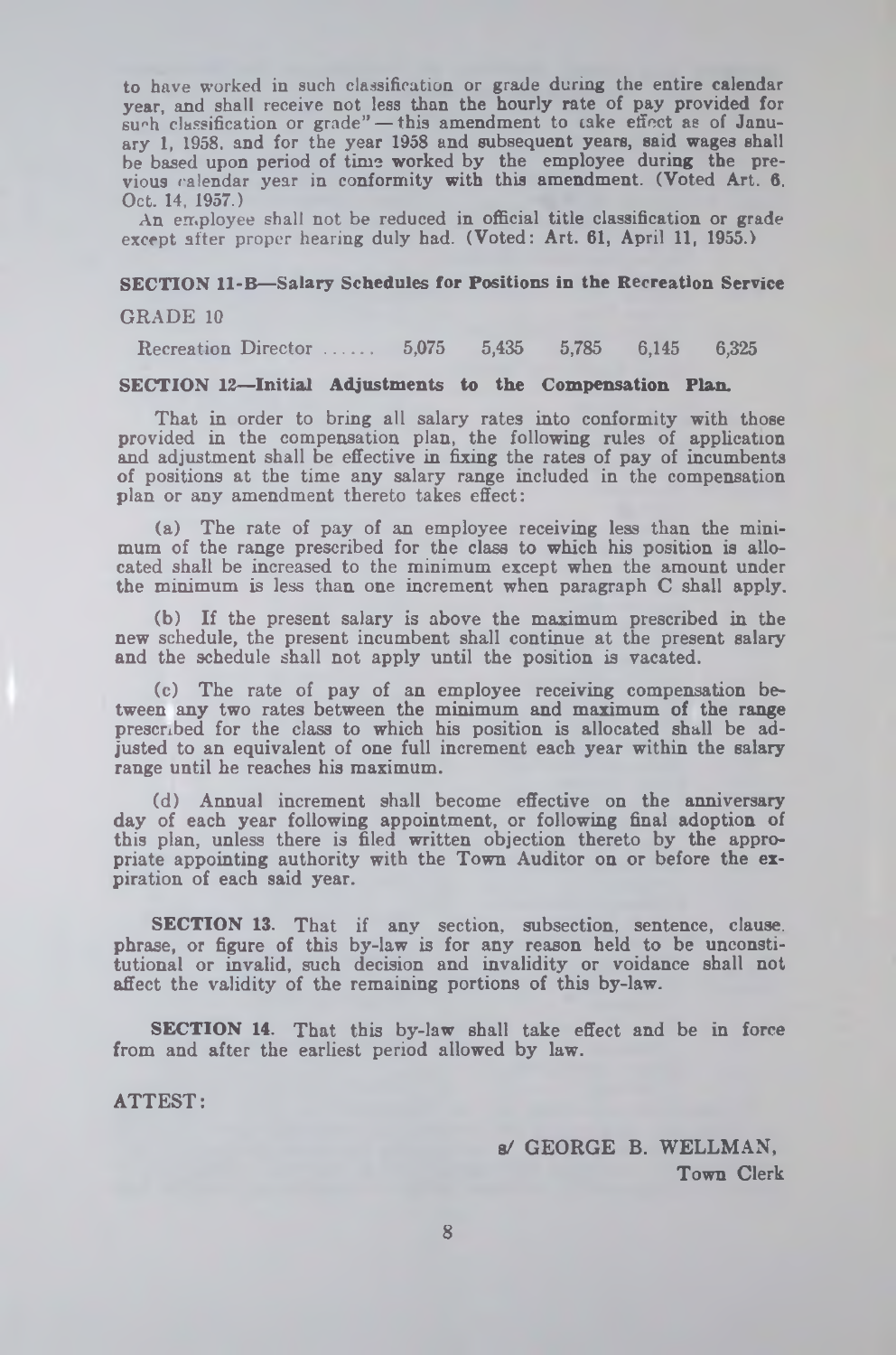The foregoing Chapter 10, Sections 1-14 inclusive was originally adopted at Adjourned Annual Town Meeting, April 13, 1949 and amended from time to time thereafter.

SECTION 15. The Moderator shall annually appoint a Committee under this Chapter of the By-Laws to be known as the Advisory Board of Review, composed of ten members, two of whom shall be members of the Board of Selectmen, three of whom shall be members of the Finance Committee, two of whom shall be Town employees, one of whom shall be of those employees classified under Chapter X, section 11-A, and the other three residents of the Town, not Town office holders or Town employees, whose duty it shall be to hold hearings, make investigations and recommendations to the Town Meeting concerning all requested changes of classifications, grades and salary schedules included in Chapter 10 of the Town By-laws. The Moderator shall appoint members to fill vacancies in such Committee whenever vacancies occur. Said Advisory Board of Review shall file its annual report with the Board of Selectmen and the Finance Committee not later than the thirty-first day of December in each year. Upon receipt of such report, the Finance Committee shall, after consideration of the subject matter, make a report to the Town Meeting as a part of its estimates of Town expenditures, together with such recommendations as the Finance Committee deems expedient. (Voted: Art. 40, March 26, 1951; amended Art. 62, April 11, 1955.)

Amendment to Section 15 (Art. 31, April 16, 1956): The Town Meeting shall not consider and vote any amendment to Chapter 10, unless the proposed amendment has first been considered by the Advisory Board of Review and the Finance Committee, and the Report of the Advisory Board of Review thereon is made to the Town Meeting.

Voted (Art. 16, August 6, 1956): To amend the present existing By-Laws of the Inhabitants of Watertown in Chapter 10 ther eof by repealing and striking out section 16, 17, and 18, effective as of January 1, 1956, for the current year.

### SECTION 19—Subsequent Adjustments to the Compensation Plan.

All employees of the Town who were receiving a salary above the maximum prescribed when Chapter 10 of these By-Laws was adopted and who under the provisions of said Chapter 10, Section 12, Clause (b) continued thereafter to receive a salary in excess of the salary schedules for their respective positions shall receive an increment in salary equal to the increment granted other employees in the same classification by subsequent changes of the salary schedules for such position and the said schedules shall not apply until the position is vacated.

This provision shall be retroactive to January 1, 1952. (Section 19, voted May 26. 1952 under Article 11.)

SECTION 20. Members of the maintenance personnel of the Wire Department who are required to work in excess of the regular working week of 40 hours shall be compensated for such overtime. (Voted: Art. 25, April 7. 1958.) ATTEST:

s/ GEORGE B. WELLMAN,

Town Clerk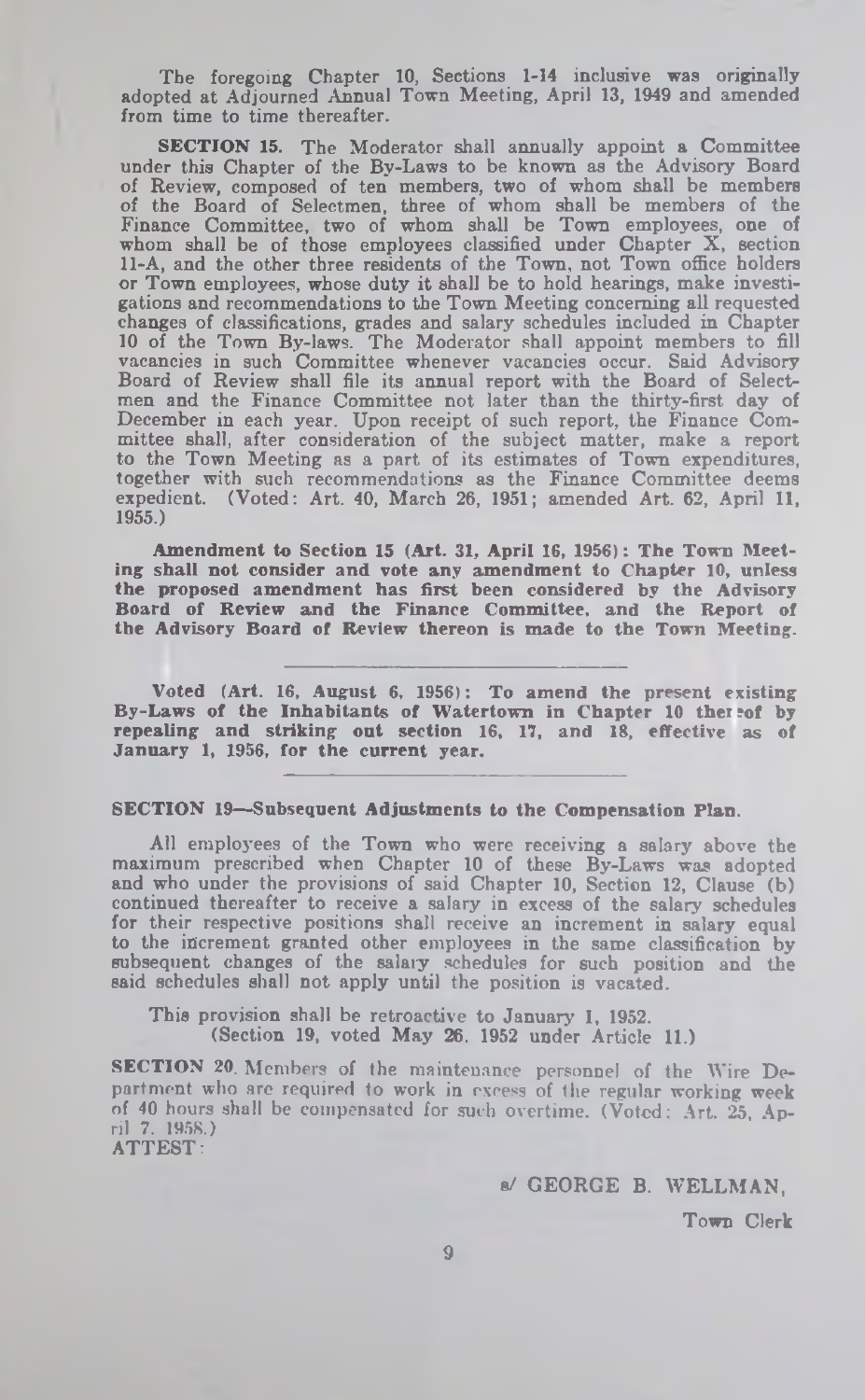|         |                         |                                                           | Salary |                 |  |
|---------|-------------------------|-----------------------------------------------------------|--------|-----------------|--|
|         | Grade Section           | Title                                                     |        | Minimum Maximum |  |
| 3       | 9                       | Keeper of Infirmary                                       | 2440   | 2980            |  |
| $3-A$   | 4                       | Clerk-Cashier                                             | 2815   | 3215            |  |
|         | $\overline{\mathbf{4}}$ | Junior Clerk                                              | 2815   | 3215            |  |
|         | 4                       | Junior Clerk-Stenographer                                 | 2815   | 3215            |  |
|         | $\overline{4}$          | Junior Clerk-Typist                                       | 2815   | 3215            |  |
|         | 7                       | Library Assistant                                         | 2615   | 3155            |  |
|         | 9                       | <b>Hygienist</b>                                          | 2685   | 3215            |  |
| 4       | 4                       | Senior Clerk                                              | 3215   | 3625            |  |
|         | 4                       | Senior Clerk-Stenographer                                 | 3215   | 3625            |  |
|         | 4                       | Senior Clerk-Typist                                       | 3215   | 3625            |  |
|         | 4                       | Telephone Operator                                        | 3215   |                 |  |
|         |                         |                                                           |        | 3625            |  |
|         | 4                       | Transcribing Machine Operator                             | 3215   | 3625            |  |
|         | 7                       | Sub-Professional Library Technician                       | 3085   | 3625            |  |
| $5-A$   | 4                       | Permanent Assistant Registrar                             | 3625   | 4025            |  |
| $5 - B$ | 6                       | Junior Building Custodian                                 | 3645   | 4045            |  |
| 6       | 4                       | Principal Clerk                                           | 3775   | 4185            |  |
|         | 4                       | Principal Clerk-Stenographer                              | 3775   | 4185            |  |
|         | $\overline{4}$          | Principal Clerk-Typist                                    | 3775   | 4185            |  |
|         | 4                       | Confidential Secretary to Selectmen                       | 3775   | 4185            |  |
|         | 4                       | Senior Clerk Typist-Billing                               |        |                 |  |
|         |                         | Machine Operator                                          | 3775   | 4185            |  |
|         | 8                       | Engineering Aid (Grade 1)                                 | 3645   | 4185            |  |
| $6 - B$ | 6                       | Senior Building Custodian                                 | 3915   | 4315            |  |
|         | 7                       | General Assistants, Library                               | 3710   | 4250            |  |
|         | 10                      | Water Meter Inspector                                     | 3735   | 4275            |  |
| $6 - C$ | 9                       | Public Health Nurse                                       | 3915   | 4455            |  |
| $6-E$   | 11                      | Chauffeur-Mechanician                                     | 4290   | 4710            |  |
|         | 11                      | Patrolman                                                 | 4415   | 4835            |  |
|         | 11                      | Stenographer-Clerk (Male) (Police)                        | 4415   | 4835            |  |
|         | 11                      | Wagonman-Clerk (Police)                                   | 4415   | 4835            |  |
|         | 11                      | Fire Alarm Signal Operator                                | 4415   | 4835            |  |
|         | 11                      | Firefighter (Private)                                     | 4415   | 4835            |  |
| 7       | 7                       | Junior Department Heads, Library                          | 3680   | 4480            |  |
|         | 8                       | Engineering Aid (Grade 2)                                 | 3805   | 4605            |  |
|         | 9                       | Social Worker                                             | 3805   | 4605            |  |
| 8       | 5                       | Forestry Foreman                                          | 4185   | 5005            |  |
|         | $\overline{7}$          | Senior Department Heads                                   | 4060   | 4880            |  |
|         | 10                      | <b>Cemetery Superintendent</b>                            | 4185   | 5005            |  |
|         | 10                      | Sealer of Weights and Measures                            | 4185   | 5005            |  |
|         | 10                      | Water Registrar, Clerk to Board of<br>Water Commissioners | 4185   |                 |  |
|         |                         |                                                           |        | 5005            |  |
| $8-A$   | 10                      | Inspector of Wire Maintenance                             | 4205   | 5035            |  |

## **JOB CLASSIFICATIONS BY GRADE**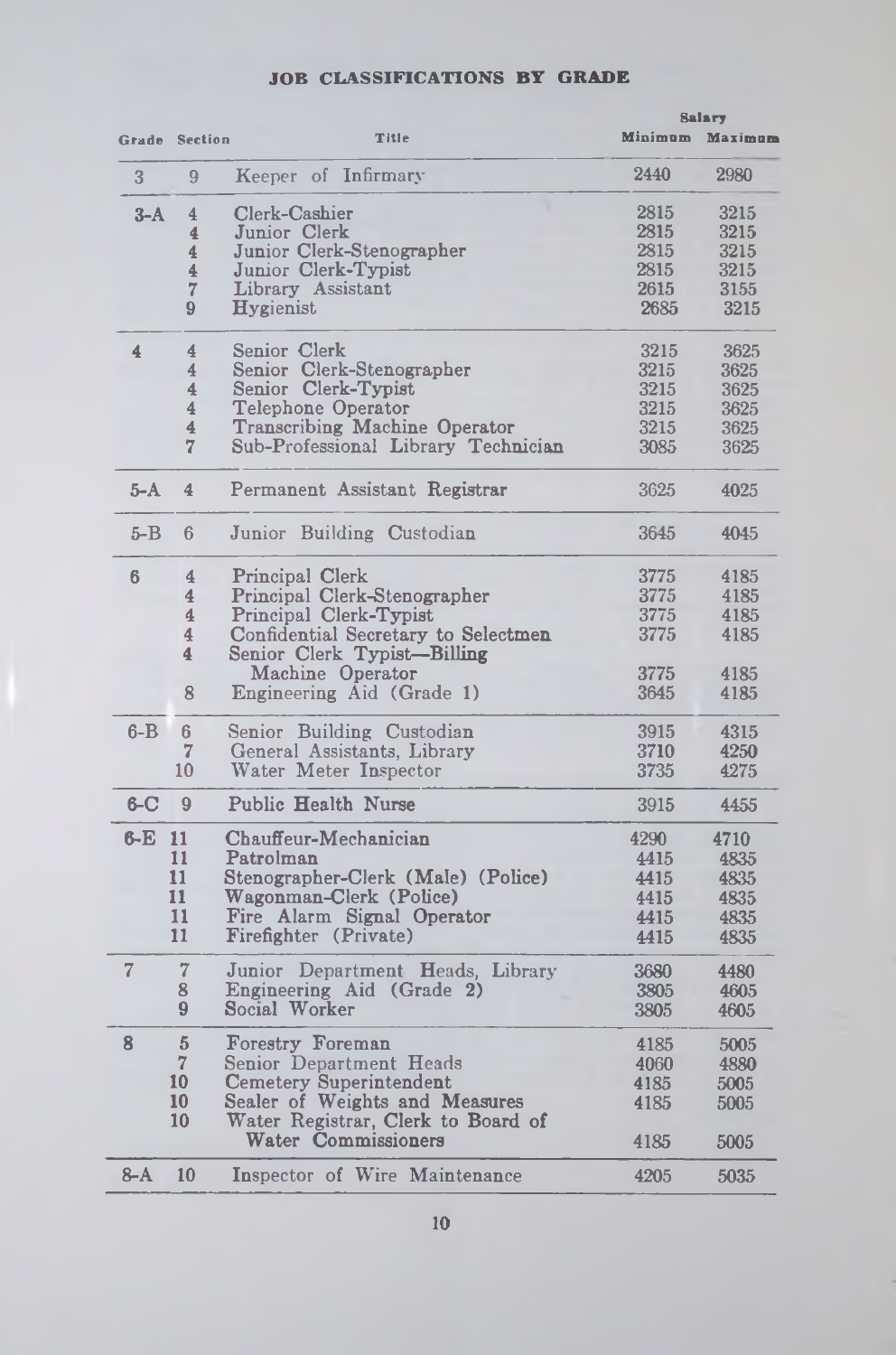| <b>GRADE SECTION</b> |                                                       | TITLE                                                                                                                                                                                                                                                                                           | <b>SALARY</b>                                                        | <b>MINIMUM MAXIMUM</b>                                                            |
|----------------------|-------------------------------------------------------|-------------------------------------------------------------------------------------------------------------------------------------------------------------------------------------------------------------------------------------------------------------------------------------------------|----------------------------------------------------------------------|-----------------------------------------------------------------------------------|
| $8 - B$              | 10                                                    | Supervising Inspector, Wire Dept.                                                                                                                                                                                                                                                               | 4485                                                                 | 5265                                                                              |
| $8-C$                | 10<br>10<br>11<br>11<br>11                            | Foreman, Working Carpenter<br>Asst. Superintendent Poles & Wires<br>Police Sergeant<br>Fire Lieutenant<br>Mechanician (Fire Department)                                                                                                                                                         | 4655<br>4655<br>4645<br>4645<br>4645                                 | 5495<br>5504.25<br>5435<br>5435<br>5435                                           |
| 9                    | 8<br>9<br>10<br>10<br>10                              | Junior Civil Engineer (Grade 3)<br>Principal Social Work Supervisor<br>Superintendent of Parks<br>Asst. Superintendent Water Department<br>Supervisor Foreman (Highway Department                                                                                                               | 4385<br>4385<br>4260<br>4385<br>4385                                 | 5785<br>5785<br>5660<br>5785<br>5785                                              |
| $9-A$                | $\overline{7}$<br>11<br>11                            | Assistant Librarian<br>Lieutenant (Police Department)<br>Captain (Fire Department)                                                                                                                                                                                                              | 4680<br>4805<br>4805                                                 | 5830<br>5955<br>5955                                                              |
| 10                   | 10<br>8<br>9<br>9<br>10<br>10<br>11<br>11<br>$11 - B$ | Assistant Superintendent of Highway<br>Civil Engineer (Grade 4)<br>Commissioner of Veterans' Service<br><b>Health Inspector</b><br>Inspector of Buildings<br>Inspector of Plumbing and Sanitation<br>Captain (Police Department<br>Deputy Chief (Fire Department)<br><b>Recreation Director</b> | 5075<br>5075<br>5075<br>4385<br>5075<br>5075<br>5075<br>5075<br>5075 | 6325<br>6325<br>6325<br>5801.50<br>6325<br>6325<br>6325<br>6325<br>6325           |
| 11                   | 9<br>10<br>10                                         | Health Officer<br>Superintendent of Poles and Wires<br>Superintendent of Water Department                                                                                                                                                                                                       | 5435<br>5435<br>5435                                                 | 6855<br>6855<br>6855                                                              |
| $11-A$               | $\overline{4}$<br>$\overline{7}$                      | Purchasing Agent<br>Librarian Chief                                                                                                                                                                                                                                                             | 5430<br>5840                                                         | 6960<br>7090                                                                      |
| $11 - A - 18$        | 9<br>$\mathbf{11}$<br>11                              | Town Engineer<br>Welfare Agent<br>Chief, Fire Department<br>Chief, Police Department                                                                                                                                                                                                            | 6095<br>6095<br>6095<br>6095                                         | 7345<br>7345<br>7345<br>7345                                                      |
| $11 - B$             | 10                                                    | Superintendent of Highway Department                                                                                                                                                                                                                                                            | 6325                                                                 | 8325                                                                              |
| <b>SECTION 11-A</b>  |                                                       |                                                                                                                                                                                                                                                                                                 |                                                                      |                                                                                   |
| Group                | Ά                                                     | Laborer (Unskilled)                                                                                                                                                                                                                                                                             |                                                                      | $$1.92$ per hour                                                                  |
| Group                | B                                                     | Labor (Skilled)<br>Motor Equipment Operator (Grade 1)<br>Motor Equipment Operator (Grade 2)<br>Painter<br>Garageman                                                                                                                                                                             |                                                                      | 1.98 per hour<br>1.98 per hour<br>1.98 per hour<br>1.98 per hour<br>2.03 per hour |
| Group                | $\mathcal{C}$                                         | Construction Handyman (Park Dept.)<br>Motor Equipment Operator (Grade 3)<br>Tree Climber<br>Tree Surgeon<br>Parking Meter Collector. Maintenance Man 2.03 per hour                                                                                                                              |                                                                      | $2.03$ per hour<br>2.03 per hour<br>2.03 per hour<br>2.03 per hour                |